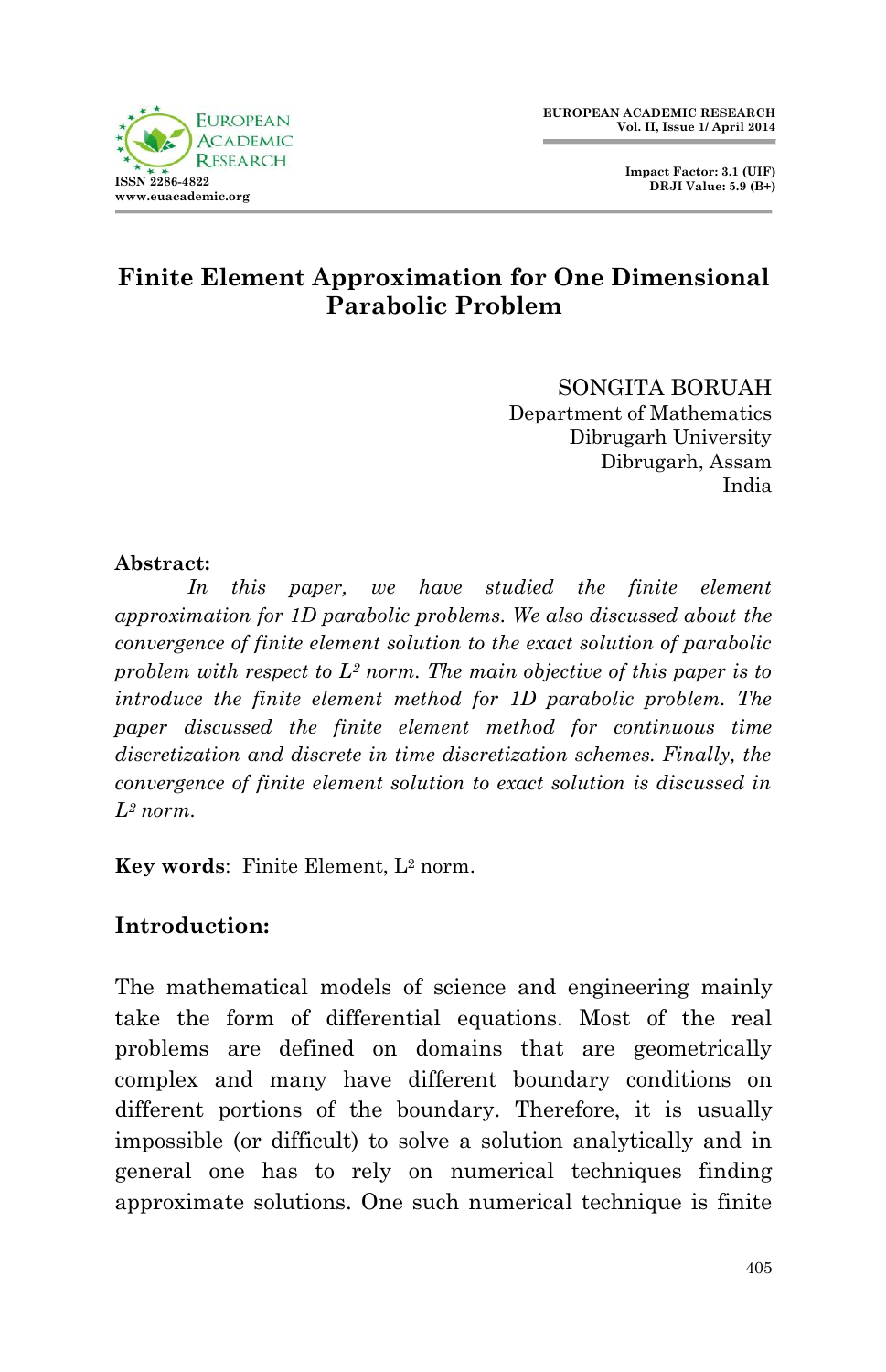element method.

Finite element method is a rigorous method for solving partial differential equations. It has a much stronger mathematical foundation than many other methods (It has a more elaborate mathematical foundation than many other methods) and particularly finite difference method.

The finite element method is generally a powerful computational technique for the solution of differential and integral equations that arise in various fields of engineering and applied sciences and mathematically a generalization of the classical variational (Ritz) and weighted-residual (Galerkin, least-squares, etc).

In finite element method, we seek the approximate solution in a finite number of sub-domains instead of solving the problem in the whole computational domain. Such subdomain are called elements. The collection of all elements are known as mesh. If the elements are of same size then it is known as uniform mesh otherwise it is called non-uniform mesh.

The main objective of this paper is to study the finite element method for two-dimensional parabolic initial boundary value problems. More precisely, the convergence of finite element solution to the exact solution has studied at time t with respect to  $L^2$  norm and  $H^1$  norm.

# **Basic Definitions:**

**Definition1.** Let  $\Omega \subseteq \mathbb{R}$  and p is a real number with the property  $1 \le p \le \infty$ , then L <sup>P</sup>(Ω) denotes the following space

$$
L^{p}(\Omega) = \{f : \Omega \to \square : (\int |f(x)|^{p} dx)^{\frac{1}{p}} < \infty\}
$$

Further,  $L^p(\Omega)$  is a normed linear space with respect to the following norm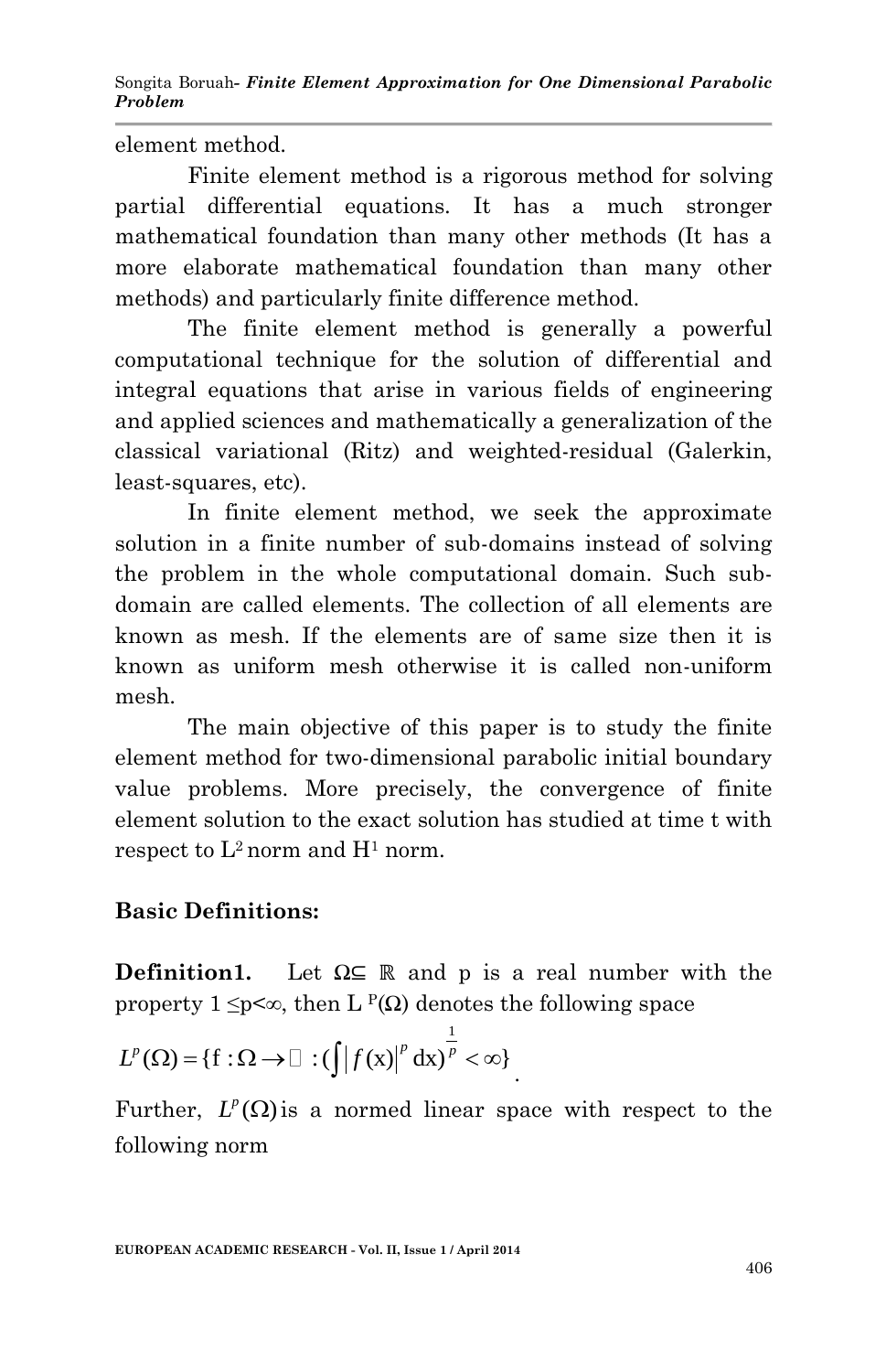$$
||f||_{L^{p}(\Omega)} = {\{(\int_{\Omega} |f(x)|^{p} dx)^{\frac{1}{p}}\}}
$$

**Definition2**. In order to introduce the weak derivative, we consider the following

equation  $\frac{d}{d}$ 

$$
\frac{dy}{dx} = g(x) \text{ in } \Omega
$$

It is known that if  $g \in c(\Omega)$  then  $y \in C^1(\Omega)$ . The problem arises if g ∈ L<sup>2</sup>(Ω), then we cannot expect the solution in C<sup>1</sup>(Ω). Naturally, we assume that  $y \in C(\Omega)$  and need not be differentiable. Thus, we cannot find  $\frac{dy}{dx}$  in classical sense.

Therefore we need to attach a meaning to the derivative of y even y is not differentiable or not at all continuous. This is done by introducing weak derivative of such functions.

To motivate towards weak derivative of such functions let us try to define the weak derivative of a differentiable function f and then we will generalize the same definition for larger class of functions. Let  $C_0^{\infty}(\Omega)$  be the collection of all  $C^{\infty}$ functions define over  $\Omega$  which vanishes on the boundary ∂Ω of  $Ω$ . Then, for  $v \in C_0^{\infty}(\Omega)$ , we have

$$
\int_{\Omega} \frac{df}{dx} \mathbf{v} \, dx = f\mathbf{v} \big|_{\partial \Omega} - \int_{\Omega} f \, \frac{dv}{dx} \, dx
$$

$$
= - \int_{\Omega} f \frac{dv}{dx} \, dx.
$$

Thus, under the sign of integration, derivative of f reduces to the derivative of v. Therefore the first order weak derivative of f given by D f:  $C_0^{\infty}(\Omega) \to \mathbb{R}$  such that

$$
D_f(v) = -\int_{\Omega} fv' dx
$$

Since this does not involve the derivative of f, we can define the weak derivative for those functions f, which not at all differentiable or continuous. In general, the m th order weak derivative of f is defined as

D f<sup>m</sup> (v)=(-1)<sup>m</sup>  $\int_{\Omega}$  v<sup>(m)</sup>f dx.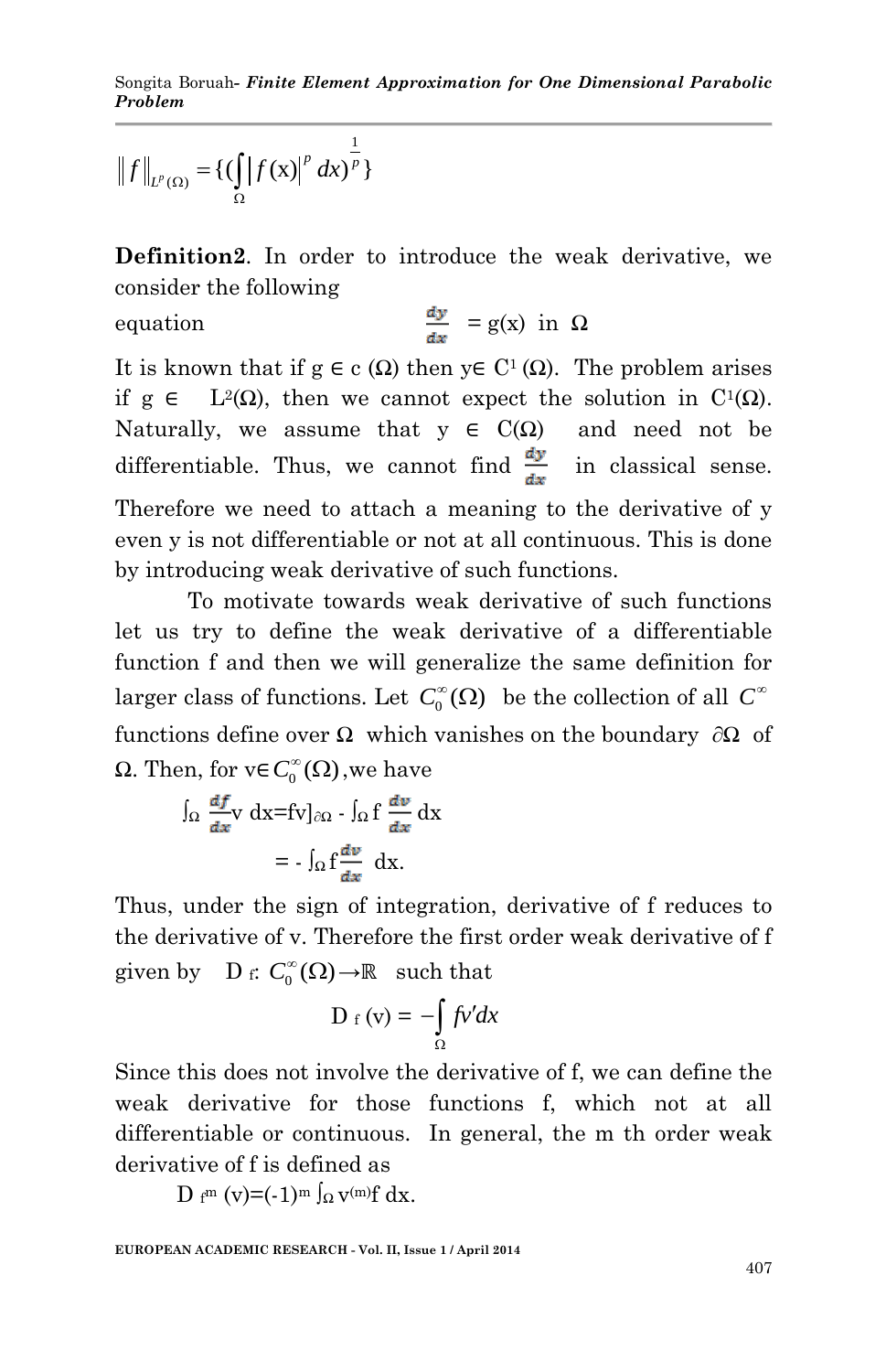**Definition3**. Let m>0 be an integer and let  $1 \le p \le \infty$ . Then the sobolev space  $W^{m,p}(\Omega)$  is defined as

$$
W^{m,p}(\Omega) = \{ u \in L^p(\Omega) : D^a \in L^p(\Omega) \ \forall \ |a| \leq m \}
$$

Where  $D^a$  is the a th order weak derivative of u.

**Definition4.** For p=2 the sobolev space W  $^{m,p}(\Omega)$  is a Hilbert space and it is denoted by  $H^m(\Omega)$ . In particular  $H^1(\Omega) = \{ v \in L^2(\Omega) : Dv \in L^2(\Omega) \}$ And the corresponding norm is defined  $\parallel v \parallel _{H^1(\Omega)} = \parallel v \parallel _{L^2(\Omega)} + \parallel Dv \parallel _{L^2(\Omega)}$ 

**Definition5.** The collection of all H<sup>1</sup> functions vanishing on the boundary is a closed subspace of

 $H^1(\Omega)$  and it is denoted by  $H_0^1(\Omega)$  and defined as

 $H^1_0(\Omega)$ 

 $H_0^1(\Omega) = \{v \in \{H^1(\Omega) : v \mid \partial \Omega = 0\}.$ 

# **Finite Element Approximation for 1D Parabolic Problem:**

Let us consider the non-stationary heat conduction problem in a rod  $\Omega = (a, b)$ 

$$
\frac{\partial u}{\partial t} - \frac{\partial^2 u}{\partial x^2} = f(x, t) , \quad a < x < b, t > 0
$$
 (1.0.1)

With the boundary condition  $u(a, t)=u(b, t)=0$ ,  $t>0$  and initial condition  $u(x,0) = u_0(x)$ ,  $a < x < b$ .

The finite element method follows the following basic steps:

Step1: Weak Formulation: In this step we reduce the order of the differential equation.

Here, the weak formulation of the above problem is: Find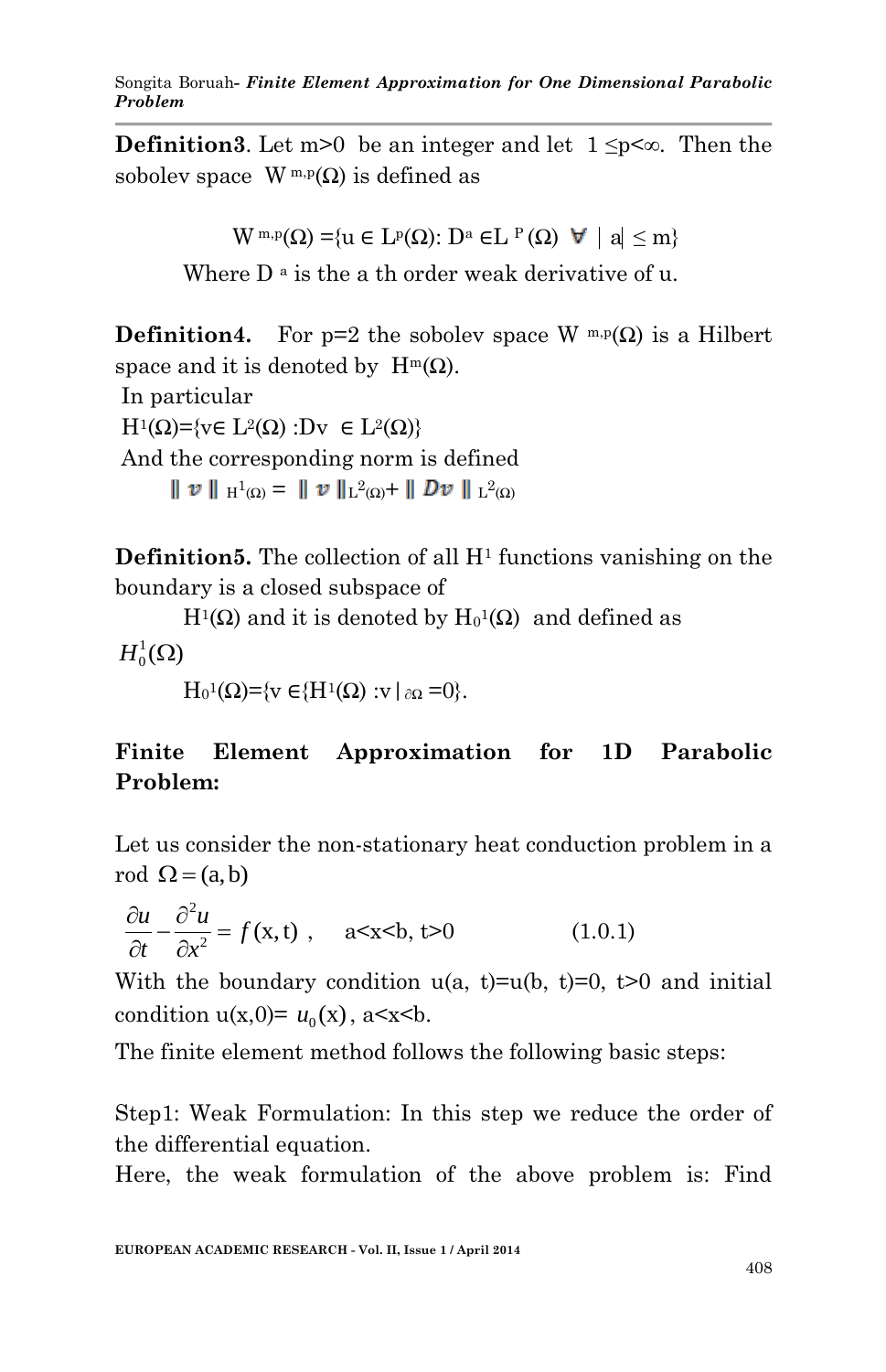$u(t) \in H_0^1(\Omega)$ ,  $t \in I = (0, T)$ 

(Where T is given time) such that  
\n
$$
(u(t), v) + a(u(t), v) = (f(t), v) \forall v \in H_0^1(\Omega), t \in I
$$
\n(1.1.1)

With  $u(0) = u_0$  and  $a(.,.)$  is the bilinear map associated with this problem and  $(.,.)$  is the standard  $L^2$  inner product.

 ${}^1_0(\Omega), t \in I = (0, T)$ <br>
T is given time) such that<br>  $+ a(u(0), v) = (f(t), v) \forall v \in H^1_0(\Omega), t \in I$  (1.1.1)<br>  $(0) = u_0$  and  $a(.,)$  is the bilinear map associated with this<br>
and  $(.,)$  is the standard  $I^2$  inner product.<br>
Semi-discretizat Step 2: Semi-discretization: Let (a, b) be the given domain. Then in this step we discretize the domain (a, b) by the points  $x_0 = a, x_1 = x_0 + h, ..., x_n = b = x_0 + nh$  with  $h = \frac{b-a}{n}$ *n*  $=\frac{b-a}{s}$ , which is known as mesh parameter.

Step3: Construction of finite element space:

In this step, we construct a piecewise linear finite element space  $V_h$  with respect to the mesh parameter h. To do so, we construct basis functions  $\Phi_1, \Phi_2, ..., \Phi_{n-1}$  corresponding to the grid points  $x_1, x_2, \ldots, x_{n-1}$  such that

$$
\Phi_i(\mathbf{x}_j) = 1 \text{ if } i = j
$$
  
=0 if  $i \neq j$ 

With the property that each  $\Phi_i$  is piecewise linear function and the set  $\{\Phi_1, \Phi_2, ..., \Phi_{n-1}\}$  is linearly independent. One obvious choice for  $\Phi_i$  is

$$
\Phi_i(\mathbf{x}) = \frac{x - x_{i-1}}{h} \text{ if } x_{i-1} \le x \le x_i
$$
  

$$
\mathbf{x}_{i-1} \le x \le x_i
$$
  

$$
= \frac{x_{i+1} - x}{h} \text{ if } x_i \le x \le x_{i+1}
$$
  
=0 else

Then, we define V h = span  $\{\Phi_1, \Phi_2, \dots, \Phi_{n-1}\}$  to be the finite element space.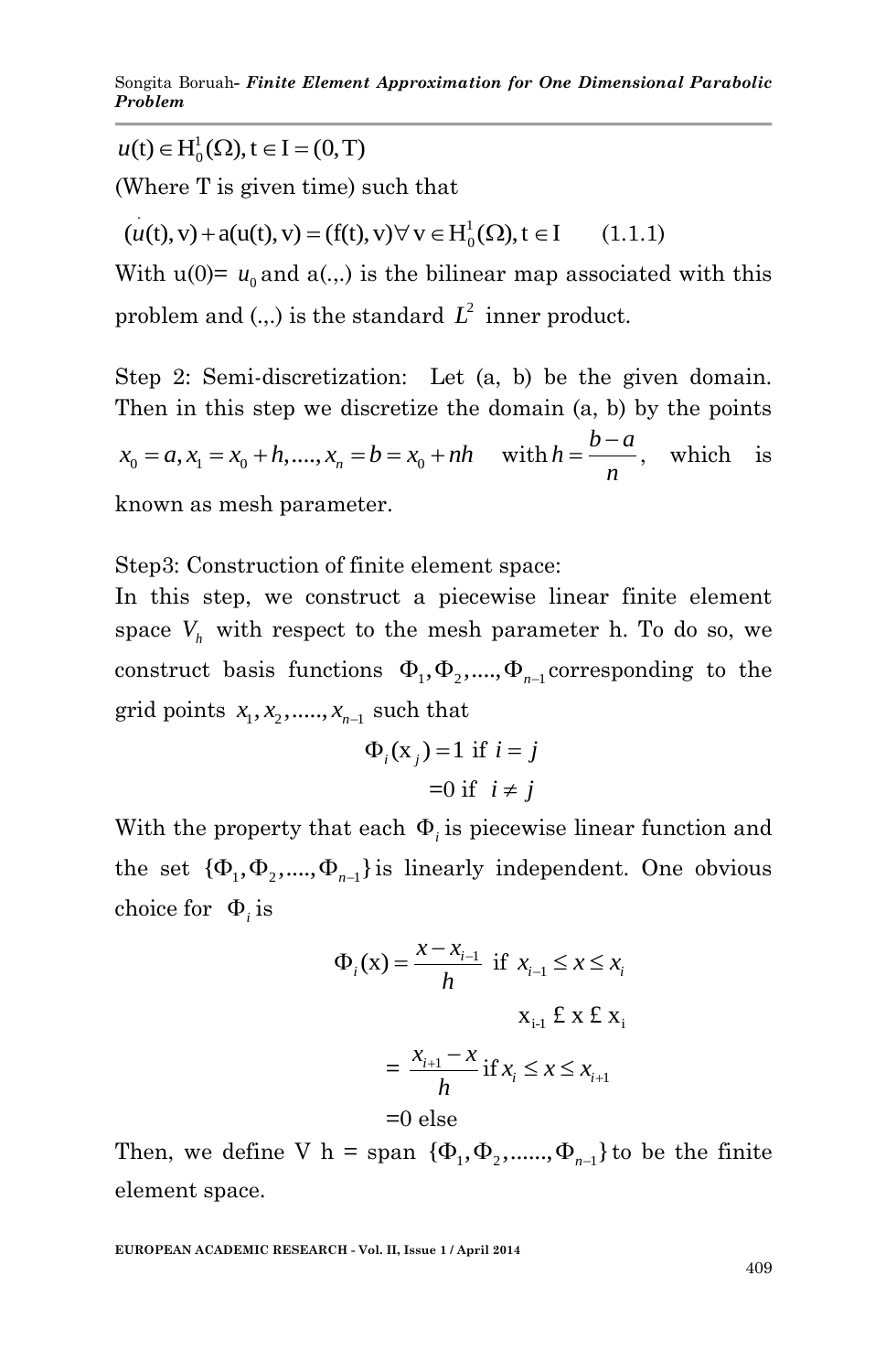4. Step 4: Finite element approximation:

The finite element approximation of u(t) is defined as: Find  $u_h(t) \in V_h, t \in I$  such such that that the such that that  $\mathbf{t}$  $u_h(t) \in V_h, t \in I$  such<br>  $(\dot{u}_h(t), v_h) + a(u_h(t), v_h) = (f(t), v_h) \forall v_h \in V_h, t \in I$  (1.2.1)

$$
(\dot{u}_h(t), v_h) + a(u_h(t), v_h) = (f(t), v_h) \forall v_h \in V_h, t \in I \qquad (1.2.1)
$$

With  $u_h(0)$  is a suitable approximation to  $u_0$ .

Since  $u_h \in V_h$  = span { $\Phi_1$ ,  $\Phi_2$ ,......,  $\Phi_{n-1}$ }. Therefore there exist unique time dependent coefficients  $c_1(t), c_2(t), \dots, c_{n-1}(t)$  such that<br>  $u_h(t) = c_1(t)\Phi_1 + c_2(t)\Phi_2 + \dots + c_{n-1}(t)\Phi_{n-1}$ .

$$
u_{h}(t) = c_{1}(t)\Phi_{1} + c_{2}(t)\Phi_{2} + \dots + c_{n-1}(t)\Phi_{n-1}.
$$

Then, we substitute this value of  $u_h(t)$  in (1.2.1) and setting  $v_h = \Phi_1, \Phi_2, \dots, \Phi_{n-1}$  we get a system of n-1 equations. In matrix form which can be written as

$$
\vec{BC}(t) + \vec{AC}(t) = \vec{F}(t) \forall t \in I \tag{1.3.1}
$$

With  $B = (b_{ij}), A = (a_{ij}), F = (f_i), C = (c_i), u_0 = u_0(i).$ Further, (1.3.1) can be written as

$$
\dot{C}(t) + \overline{A}C(t) = g(t), t \in I
$$
\nWith  $C(0) = C_0$  and  $\overline{A} = B^{-1}A$ ,  $g = B^{-1}F$ .

\n(1.4.1)

Equation (1.4.1) is a system of first order linear differential equation with continuous coefficient matrices. So equation (1.4.1) has a unique solution. The solution is given by

$$
C(t) = e^{-\bar{A}t} + \int_{0}^{t} e^{\bar{A}s} g(s) ds, t \in I.
$$

### **Error Analysis:**

The weak form of the given differential equation (1.0.1) is<br>  $(u(t), v) + a(u(t), v) = (f(t), v) \forall v \in H_0^1(\Omega), t \in I$ 

$$
(u(t), v) + a(u(t), v) = (f(t), v) \forall v \in H_0^1(\Omega), t \in I
$$

And finite element approximation is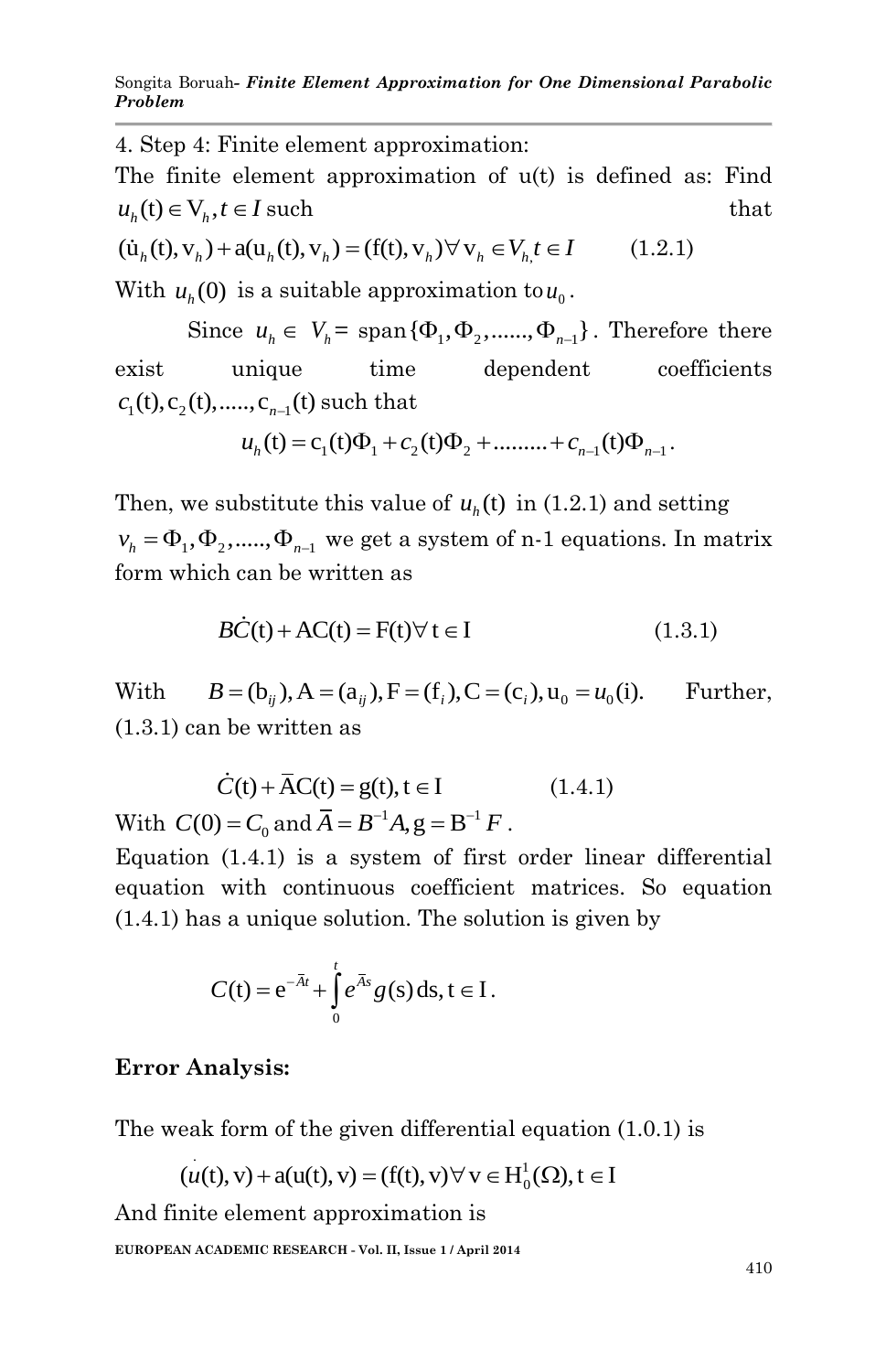$$
\overline{(\dot{u}_h(t), v_h) + a(u_h(t), v_h) = (f(t), v_h) \forall v_h \in V_h, t \in I}
$$

With  $u_h(0)$  is a suitable approximation to  $u_0$ . In order to study the convergence, we consider a projection  $p_h : H_0^1(\Omega) \to V_h$  such that

$$
(p_h u, v_h) = (u, v_h) \forall v_h \in V_h.
$$

We then write the error  $e = u - u_h$  as

$$
e = u - p_h u + p_h u - u_h = \rho + \theta
$$

Where  $\rho = u - p_h u$  and  $\theta = p_h u - u_h$ . Again  $\rho$  satisfies an error of the form

$$
\|\rho(t)\|_{L^2(\Omega)} = \|u - p_h u\|_{L^2(\Omega)} \le c h^2 \|u\|_{H^2(\Omega)}
$$

In order to bound  $\theta$ , we note that

$$
(\theta_t, X) + a(\theta, X) = ((p_h u - u_h)_t, X) + a(p_h u - u_h, X)
$$
  
\n
$$
= (p_h u_t, X) + a(p_h u, X) - (u_h, X) - a(u_h, X)
$$
  
\n
$$
= (p_h u_t, X) + a(u, X) - (f, X)
$$
  
\n
$$
= (p_h u_t, X) + a(u, X) - (u_t, X) - a(u, X)
$$
  
\n
$$
= (p_h u_t - u_t, X)
$$
  
\n
$$
= (\rho_t, X) \forall X \in V_h
$$

Then, we set  $X = \theta$  to get the following estimate

$$
\|\theta(t)\| \le \|\theta(0)\| + \int_0^t \|\rho_t(t)\| ds
$$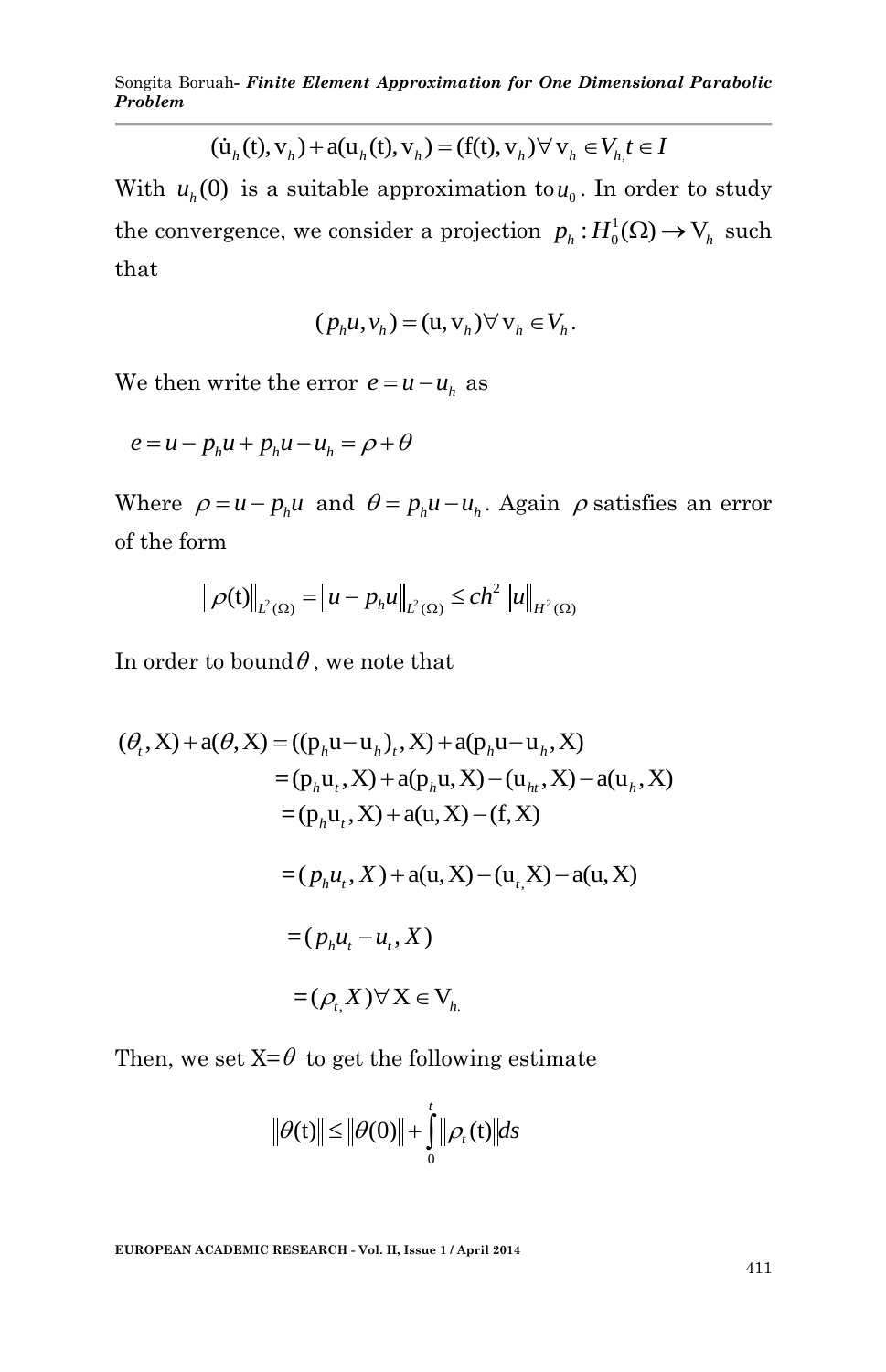This together with the estimate for  $\rho$  leads to the following result

$$
\|u - u_h\|_{L^2(\Omega)} \le \|\rho\| + \|\theta\|
$$
  

$$
\le ch^2 \|u\|_{H^2(\Omega)} + ch^2 \|u_t\|_{H^2(\Omega)}
$$

Thus, we have the following  $L^2$  norm error estimate:

Theorem: Let  $f \in L^2(\Omega)$  and  $u_0 \in H_0^1(\Omega)$  then we have

$$
\|u - u_h\|_{L^2(\Omega)} \le c h^2 (\|u\|_{H^2(\Omega)} + \|u_t\|_{H^2(\Omega)})
$$

## **Discrete in Space and Time Scheme for Parabolic Problem:**

### **The Backward Euler Method**:

We discretize the time interval  $I=(0, T)$  by the points we discretize the time interval  $1-(0, 1)$  by the points<br>  $t_0, t_1, \dots, t_N$  such that  $0 = t_0 < t_1 < \dots < t_N = T$  and write  $I_n = (t_{n-1}, t_n)$  and let  $k = t_n - t_{n-1}, n = 0, 1, ..., N$  be the local time step. Let  $u_h^n$  be the approximation in  $V_h$  of u(t) at  $t = t_n = t_0 + nk = nk$ . Then the Backward Euler method is defined by replacing time derivative in semi-discrete problem by backward difference quotient  $u_{h}^{n} - u_{h}^{n-1}$ *k*  $\frac{-u_h^{n-1}}{u}$ .

Therefore, fully discrete scheme is defined as: Find  $u_h^n \in V_h$ ,  $n = 1, 2, ..., N$ such

$$
u_h^n \in V_h, n = 1, 2, ..., N
$$
  
that  $(\frac{u_h^n - u_h^{n-1}}{k}, v_h) + a(u_h^n, v_h) = (f(t_h), v_h) \forall v_h \in V_h$ 

With the initial condition  $(\mathbf{u}_h^0, \mathbf{v}_h) = (\mathbf{u}^0, \mathbf{v}_h) \forall \mathbf{v}_h \in V_h$ 

Thus 
$$
(u_h^n, v_h) - (u_h^{n-1}, v_h) + ka(u_h^n, v_h) = k(f(t_n), v_h)
$$
 (2.0.1)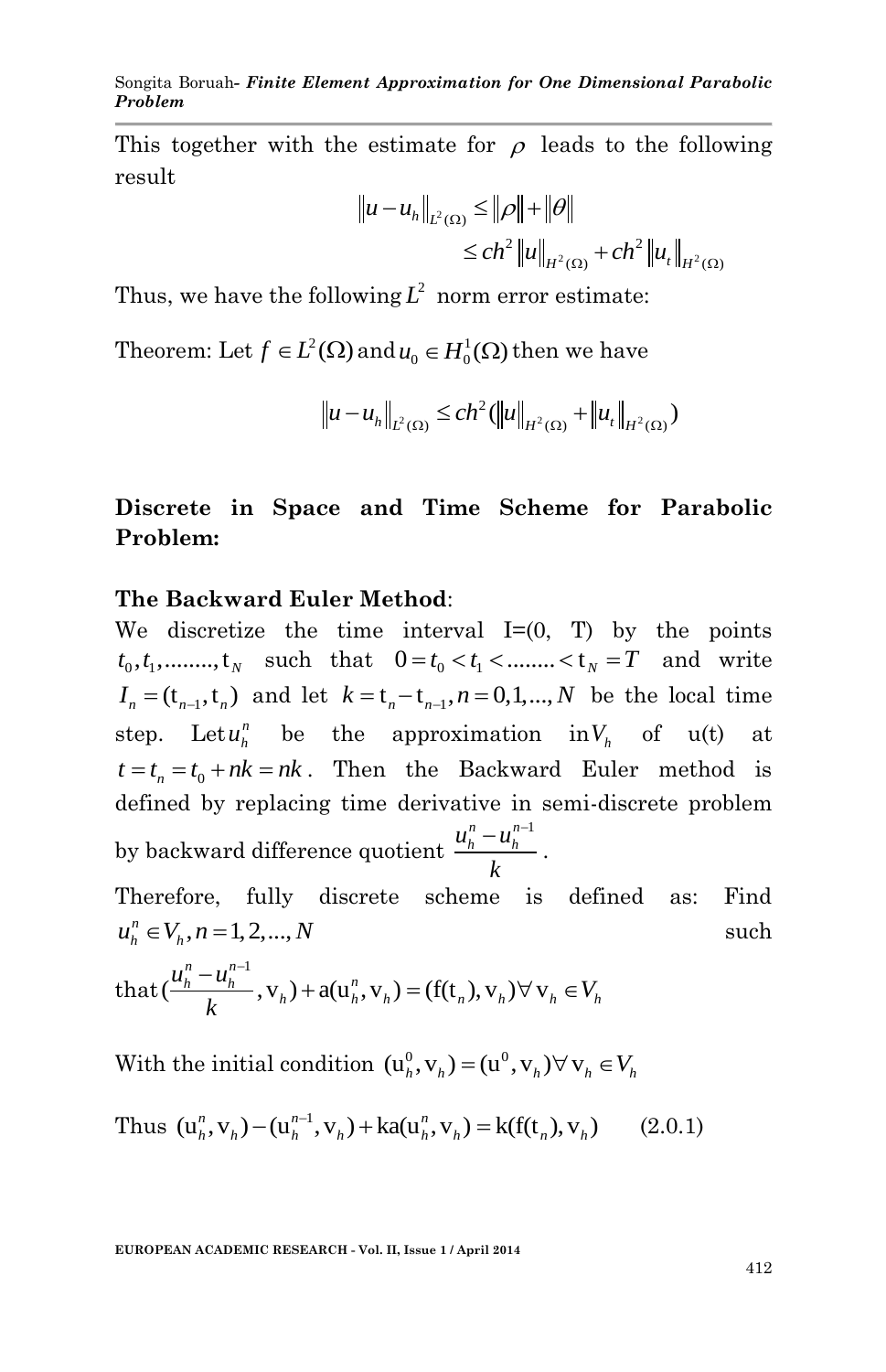Songita Boruah*- Finite Element Approximation for One Dimensional Parabolic Problem*

Since  $u_n^n \in V_h = span{\{\Phi_1, \Phi_2, ..., \Phi_{n-1}\}}$ So there exists  $c_1^n, c_2^n, \ldots, c_{n-1}^n$  $c_1^n, c_2^n, \dots, c_{n-1}^n \in \square$  such that

$$
u_h^n = \sum_{i=1}^{n-1} c_i^n \Phi_i(\mathbf{x})
$$

$$
u_h^n = \sum_{i=1}^n c_i^n \Phi_i(\mathbf{x})
$$
  
Therefore (2.0.1) gives  

$$
(\sum_{i=1}^{n-1} c_i^n \Phi_i, v_h) - (\sum_{i=1}^{n-1} c_i^{n-1} \Phi_i, v_h) + \text{ka}(\sum_{i=1}^{n-1} c_i^n \Phi_i, v_h) = \text{k}(f(t_n), v_h) \quad (2.1.1)
$$

Writing 
$$
v_h = \Phi_j
$$
,  $j = 1, 2, ..., n-1$  in (2.1.1), we have  
\n
$$
(\sum_{i=1}^{n-1} c_i^n \Phi_i, \Phi_j) - (\sum_{i=1}^{n-1} c_i^{n-1} \Phi_i, \Phi_j) + ka(\sum_{i=1}^{n-1} c_i^n \Phi_i, \Phi_j) = k(f(t_n), \Phi_j)
$$
\n
$$
\Rightarrow \sum_{i=1}^{n-1} c_i^n (\Phi_i, \Phi_j) - \sum_{i=1}^{n-1} c_i^{n-1} (\Phi_i, \Phi_j) + k \sum_{i=1}^{n-1} c_i^n a(\Phi_i, \Phi_j) = k(f(t_n), \Phi_j)
$$

It can be written as

$$
C^n B - C^{n-1}B + kC^n A = kF(\mathbf{t}_n)
$$

$$
\Rightarrow (B + kA)C^{n} = BC^{n-1} + kF(t_{n})
$$

Where

$$
\Rightarrow (\mathbf{B} + \mathbf{K}\mathbf{A})\mathbf{C}^{\top} = \mathbf{B}\mathbf{C}^{\top} + \mathbf{K}\mathbf{F}(\mathbf{t}_n)
$$
  
Where  

$$
\mathbf{C}^n = c_i^n, \mathbf{B} = (\Phi_i, \Phi_j), \mathbf{A} = \mathbf{a}(\Phi_i, \Phi_j), \mathbf{F}(\mathbf{t}_n) = (\mathbf{f}(\mathbf{t}_n), \Phi_j).
$$

Further B+ kA is positive definite and hence invertible. Therefore, we get unique  $u_h^n$ .

Regarding the stability of  $u_h^n$ , we have

$$
\left\|u_{h}^{n}\right\|_{L^{2}(\Omega)} \leq c\{\left\|u_{0}\right\|_{L^{2}(\Omega)} + \left\|f\right\|_{L^{2}(\Omega)}\}
$$

And this can be proved by setting  $v_h = u_h^n$  in (2.0.1)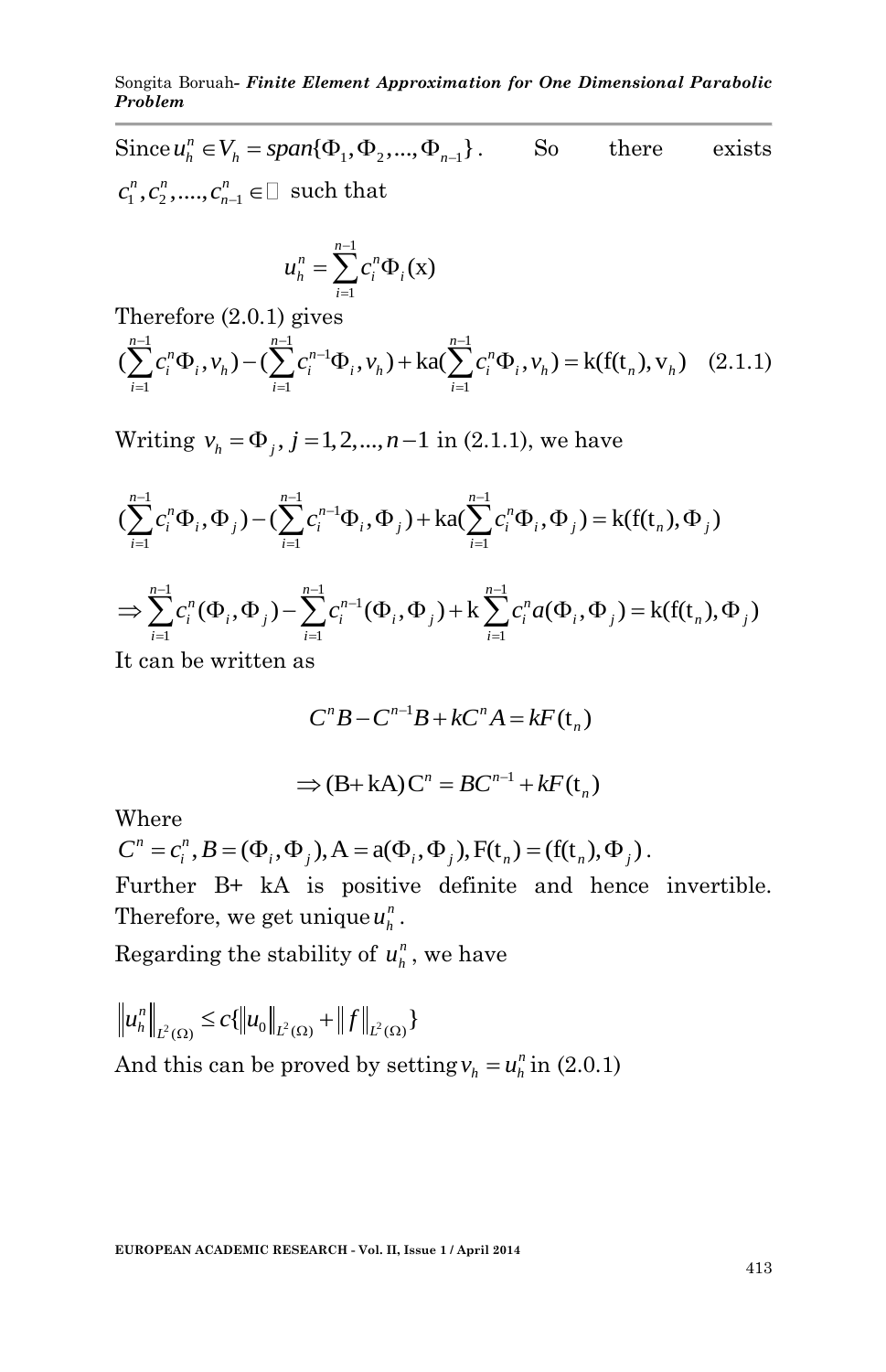### **Error Analysis:**

Let  $u_h^n$  be the finite element solution of (2.0.1) at  $t = t_n$  and  $u^n$  be the exact solution of  $(2.0.1)$  at  $t=t_n$ . Let us consider a projection  $R_h: L^2(\Omega) \to V_h$  as

$$
(\mathbf{R}_h \mathbf{u}^n, \mathbf{v}_h) = (\mathbf{u}^n, \mathbf{v}_h) \forall \mathbf{v}_h \in V_h.
$$

We then write the error We then write the error<br>  $e = u_h^n - u^n = (u_h^n - R_h u^n) + (R_h u^n - u^n) = \theta^n + \rho^n$ And  $\rho^n = \rho(\mathfrak{t}_n)$  is bounded as

 $\sum_{2} \le c h^2 \|u^n\|_{L^2}$  $\alpha$   $\leq$   $\mathcal{L}\mathcal{H}$   $\|\mu\|_{L^2(\Omega)}$ *n*  $|| \leq c h^2 ||u^n$  $\rho^{n} \|_{L^{2}(\Omega)} \leq c h^{2} \| u^{n} \|_{L^{2}(\Omega)}$ . In order to bound  $\theta$ , we note that

$$
\begin{aligned} &(\frac{\theta^n - \theta^{n-1}}{k}, X) + a(\theta^n, X) = \\ &(\frac{u_h^n - R_h u^n - u_h^{n-1} + R_h u^{n-1}}{k}, X) + a(u_h^n - R_h u^n, X) \end{aligned}
$$

k, 
$$
(x, \mu)
$$
,  $(\mu)^n$ ,  $(\mu)^n$ ,  $(\mu)^n$ ,  $(\mu)^n$ ,  $(\mu)^n$ ,  $(\mu)^n$ ,  $(\mu)^n$ ,  $(\mu)^n$ ,  $(\mu)^n$ ,  $(\mu)^n$ ,  $(\mu)^n$ ,  $(\mu)^n$ ,  $(\mu)^n$ ,  $(\mu)^n$ ,  $(\mu)^n$ ,  $(\mu)^n$ ,  $(\mu)^n$ ,  $(\mu)^n$ ,  $(\mu)^n$ ,  $(\mu)^n$ ,  $(\mu)^n$ ,  $(\mu)^n$ ,  $(\mu)^n$ ,  $(\mu)^n$ ,  $(\mu)^n$ ,  $(\mu)^n$ ,  $(\mu)^n$ ,  $(\mu)^n$ ,  $(\mu)^n$ ,  $(\mu)^n$ ,  $(\mu)^n$ ,  $(\mu)^n$ ,  $(\mu)^n$ ,  $(\mu)^n$ ,  $(\mu)^n$ ,  $(\mu)^n$ ,  $(\mu)^n$ ,  $(\mu)^n$ ,  $(\mu)^n$ ,  $(\mu)^n$ ,  $(\mu)^n$ ,  $(\mu)^n$ ,  $(\mu)^n$ ,  $(\mu)^n$ ,  $(\mu)^n$ ,  $(\mu)^n$ ,  $(\mu)^n$ ,  $(\mu)^n$ ,  $(\mu)^n$ ,  $(\mu)^n$ ,  $(\mu)^n$ ,  $(\mu)^n$ ,  $(\mu)^n$ ,  $(\mu)^n$ ,  $(\mu)^n$ ,  $(\mu)^n$ ,  $(\mu)^n$ ,  $(\mu)^n$ ,  $(\mu)^n$ ,  $(\mu)^n$ ,  $(\mu)^n$ ,  $(\mu)^n$ ,  $(\mu)^n$ ,  $(\mu)^n$ ,  $(\mu)^n$ ,  $(\mu)^n$ ,  $(\mu)^n$ ,  $(\mu)^n$ ,  $(\mu)^n$ ,  $(\mu)^n$ ,  $(\mu)^n$ ,  $(\mu)^n$ ,  $(\mu)^n$ ,  $(\mu)^n$ ,  $(\mu)^n$ ,  $($ 

$$
= -(\frac{R_h(\mathbf{u}^n - \mathbf{u}^{n-1})}{k}, X) + (\mathbf{f}(\mathbf{t}_n), X) - \mathbf{a}(\mathbf{R}_h \mathbf{u}^n, X)
$$

$$
= -\left(\frac{R_h(u^n - u^{n-1})}{k}, X\right) - a(R_h u^n, X) + (u_t^n, X) + a(u^n, X)
$$

$$
= -\left(\frac{R_h(u^n - u^{n-1})}{k}, X\right) - a(u^n, X) + (u_t^n, X) + a(u^n, X)
$$

$$
=-(\frac{R_h(u^n-u^{n-1})}{k},X)+(u^n_t,X)
$$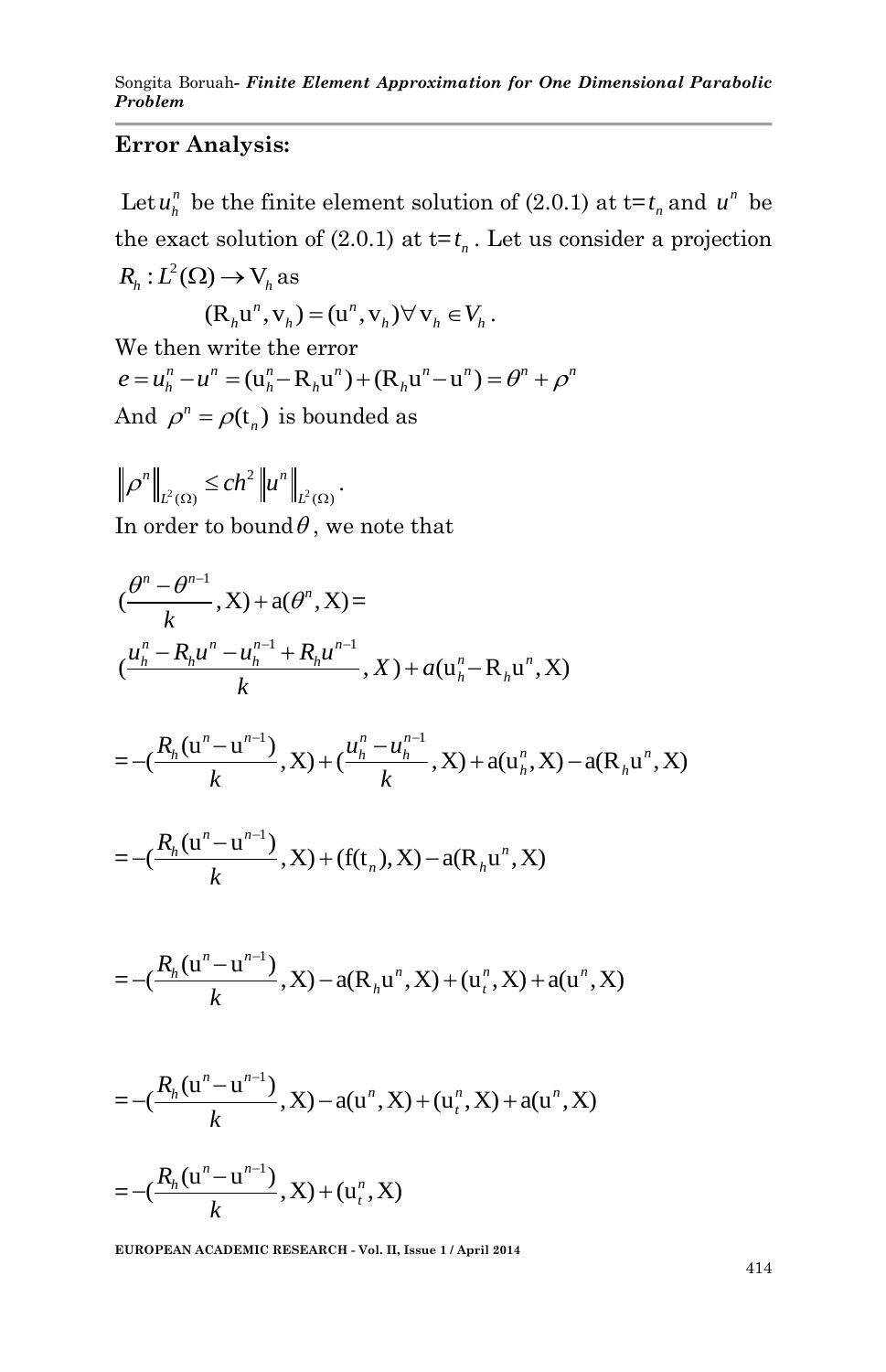Songita Boruah*- Finite Element Approximation for One Dimensional Parabolic Problem*

$$
= -(\frac{R_h(\mathbf{u}^n - \mathbf{u}^{n-1})}{k} - \mathbf{u}_t^n, \mathbf{X})
$$
  
\n
$$
= -(\mathbf{w}^n, \mathbf{X}), \forall \mathbf{X} \in \mathbf{V}_h, n \ge 1
$$
  
\nWhere  $w^n = R_h(\frac{u^n - u^{n-1}}{k}) - \mathbf{u}_t^n$   
\n
$$
= (\mathbf{R}_h - \mathbf{I}) \frac{u^n - u^{n-1}}{k} + (\frac{u^n - u^{n-1}}{k} - \mathbf{u}_t^n)
$$
  
\n
$$
= w_1^n + w_2^n
$$

Choosing  $X = \theta^n$ , we have

$$
(\frac{\theta^n - \theta^{n-1}}{k}, \theta^n) + a(\theta^n, \theta^n) = -(w^n, \theta^n)
$$
  
Or, 
$$
(\frac{\theta^n - \theta^{n-1}}{k}, \theta^n) \leq -(w^n, \theta^n)
$$

$$
\leq ||w^n|| \|\theta^n\|
$$
  
Or, 
$$
(\theta^n, \theta^n) - (\theta^{n-1}, \theta^n) \leq k ||w^n|| \|\theta^n\|
$$
  
Or, 
$$
||\theta^n||^2 - (\theta^{n-1}, \theta^n) \leq k ||w^n|| \|\theta^n\|
$$
  
Or, 
$$
||\theta^n||^2 \leq k ||w^n|| \|\theta^n\| + (\theta^{n-1}, \theta^n)
$$

$$
\leq (k \|\mathbf{w}^{n}\| + \|\theta^{n-1}\|) \|\theta^{n}\|
$$
  
Or,  

$$
\|\theta^{n}\| \leq \|\theta^{n-1}\| + k \|\mathbf{w}^{n}\|
$$

i,

And by repeated application,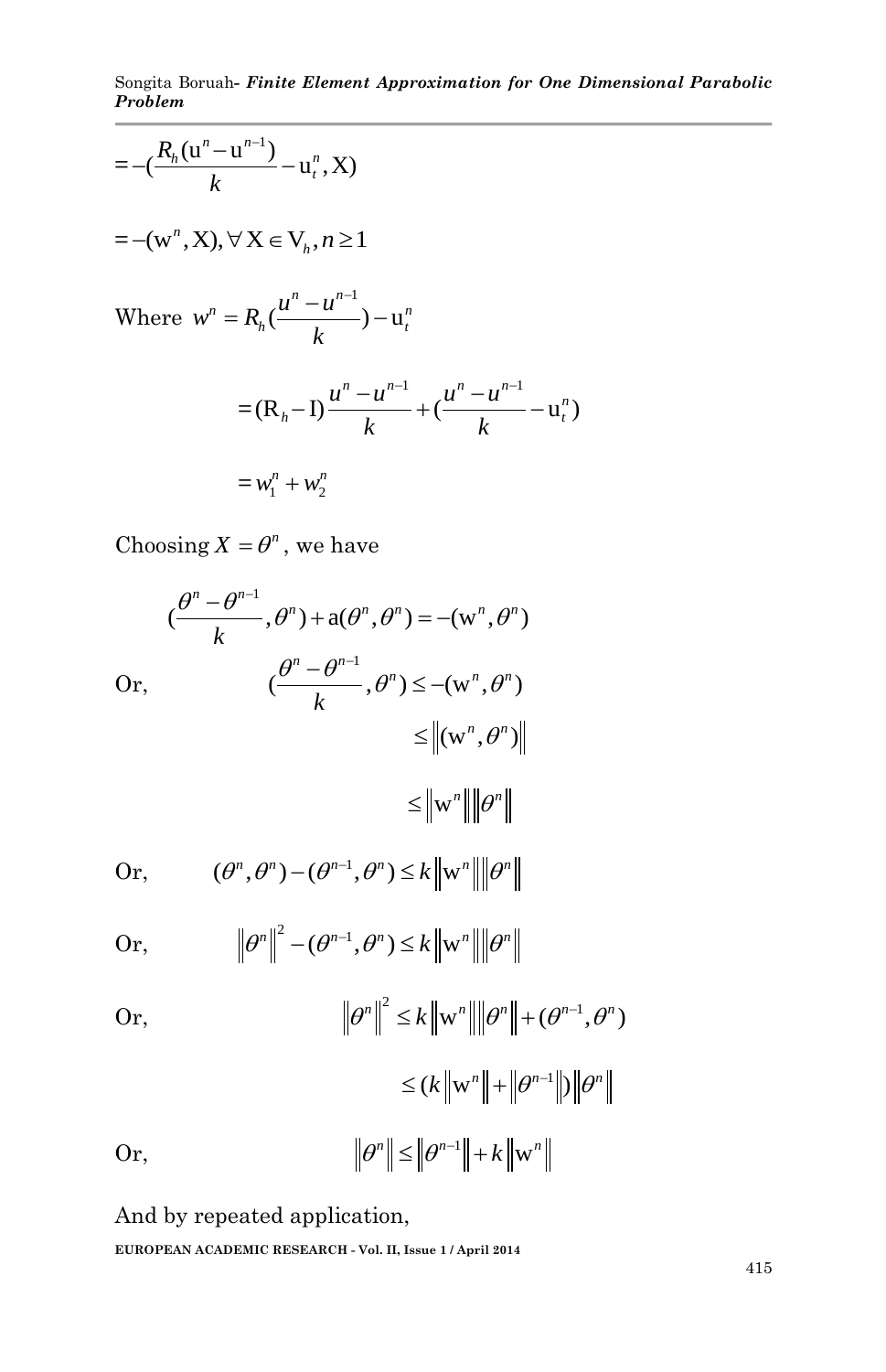$$
\|\theta^n\| \le \|\theta^0\| + k \sum_{j=1}^n \left\|w^j\right\|
$$
  

$$
\le \|\theta^0\| + k \sum_{j=1}^n \left\|w_1^j\right\| + k \sum_{j=1}^n \left\|w_2^j\right\|
$$

And

$$
\left\|\theta^0\right\| = \left\|u_h^0 - R_h u^0\right\|
$$

Taking

$$
R_h u^0 = u_h^0,
$$

We have  $||\theta^0||=0$ . Further,

$$
w_1^j = (\mathbf{R}_h - \mathbf{I}) \frac{u^j - u^{j-1}}{k}
$$
  
= (\mathbf{R}\_h - \mathbf{I}) \mathbf{k}^{-1} \int\_{t\_{j-1}}^{t\_j} u\_t ds  
= \mathbf{k}^{-1} \int\_{t\_{j-1}}^{t\_j} (\mathbf{R}\_h - \mathbf{I}) u\_t ds

And we obtain

$$
k\sum_{j=1}^{n} \left\|w_{1}^{j}\right\| \leq \sum_{j=1}^{n} \int_{t_{j-1}}^{t_{j}} \left\|(R_{h}-I)u_{t}\right\| ds
$$
  

$$
\leq \sum_{j=1}^{n} \int_{t_{j-1}}^{t_{j}} ch^{2} \left\|u_{t}\right\|_{L^{2}(\Omega)} ds
$$
  

$$
= ch^{2} \int_{0}^{t_{n}} \left\|u_{t}\right\|_{L^{2}(\Omega)} ds
$$

Similarly, for  $w_2^j$ , we have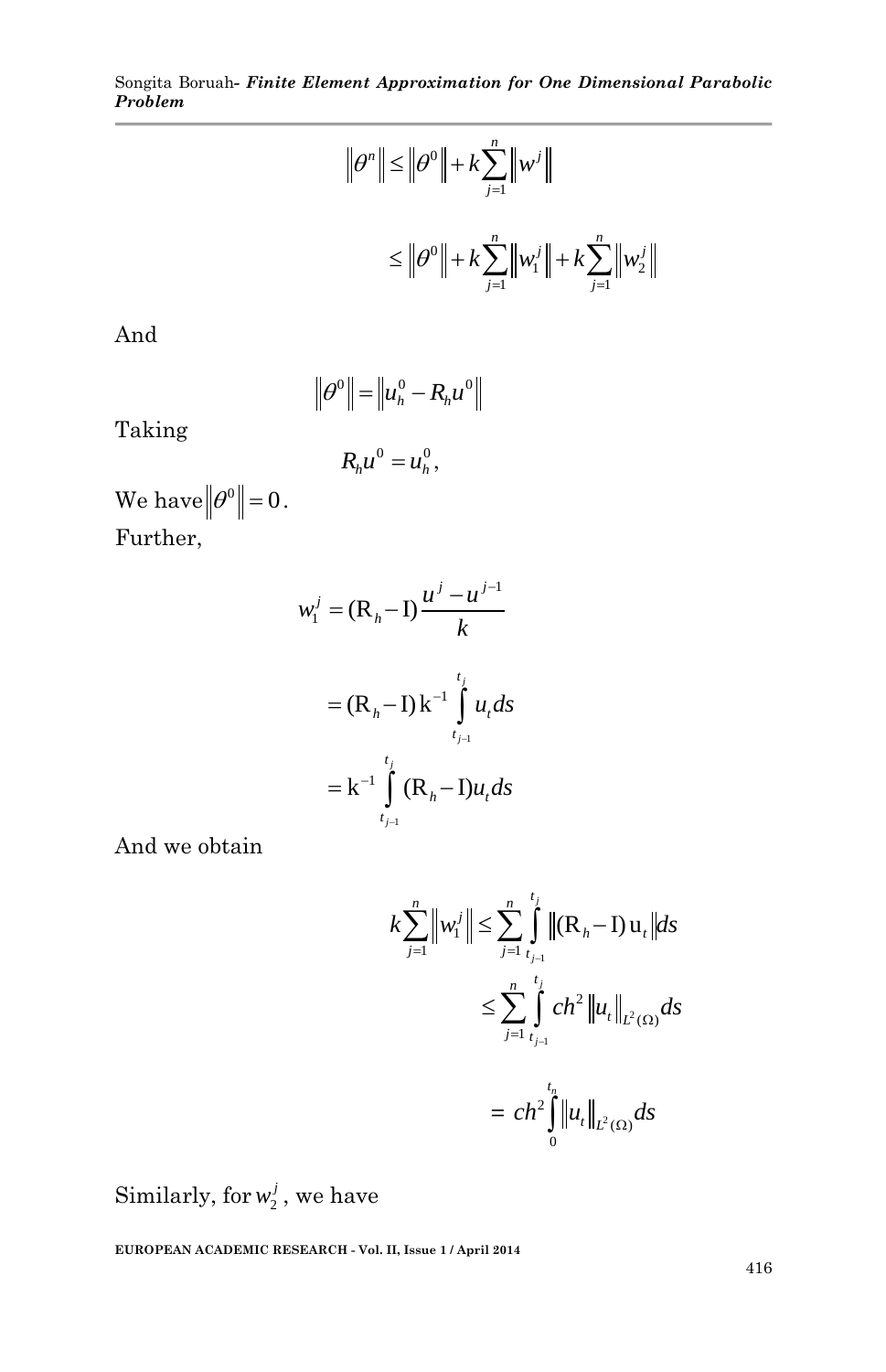Songita Boruah*- Finite Element Approximation for One Dimensional Parabolic Problem*

$$
w_2^j = \frac{u^j - u^{j-1}}{k} - u_t^j
$$

$$
\Rightarrow kw_2^j = u^j - u^{j-1} - ku_t^j
$$
  
= 
$$
-\int_{t_{j-1}}^{t_j} (s-t_{j-1}) u_{tt}(s) ds
$$

So that

$$
k\sum_{j=1}^{n} \left\| w_{2}^{j} \right\| \leq \sum_{j=1}^{n} \left\| \int_{t_{j-1}}^{t_{j}} (s-t_{j-1}) u_{tt}(s) ds \right\|
$$
  

$$
\leq k \int_{0}^{t_{n}} \left\| u_{tt} \right\| ds
$$

Therefore, 
$$
||u_h^n - u^n||_{L^2(\Omega)} = ||\theta^n + \rho^n||
$$
  
 $\leq ||\rho^n|| + ||\theta^n||$ 

$$
\leq c h^{2} \left\| u^{n} \right\|_{L^{2}(\Omega)} + c h^{2} \int_{0}^{t_{n}} \left\| u_{t} \right\|_{L^{2}(\Omega)} ds + k \int_{0}^{t_{n}} \left\| u_{t} \right\| ds
$$

Thus we have the following  $L^2$  norm error estimate:

**Theorem:** If  $u_h^n$  be the finite element solution at  $t = t_n$  and  $u^n$  be the exact solution at  $t = t_n$ 

Then, we have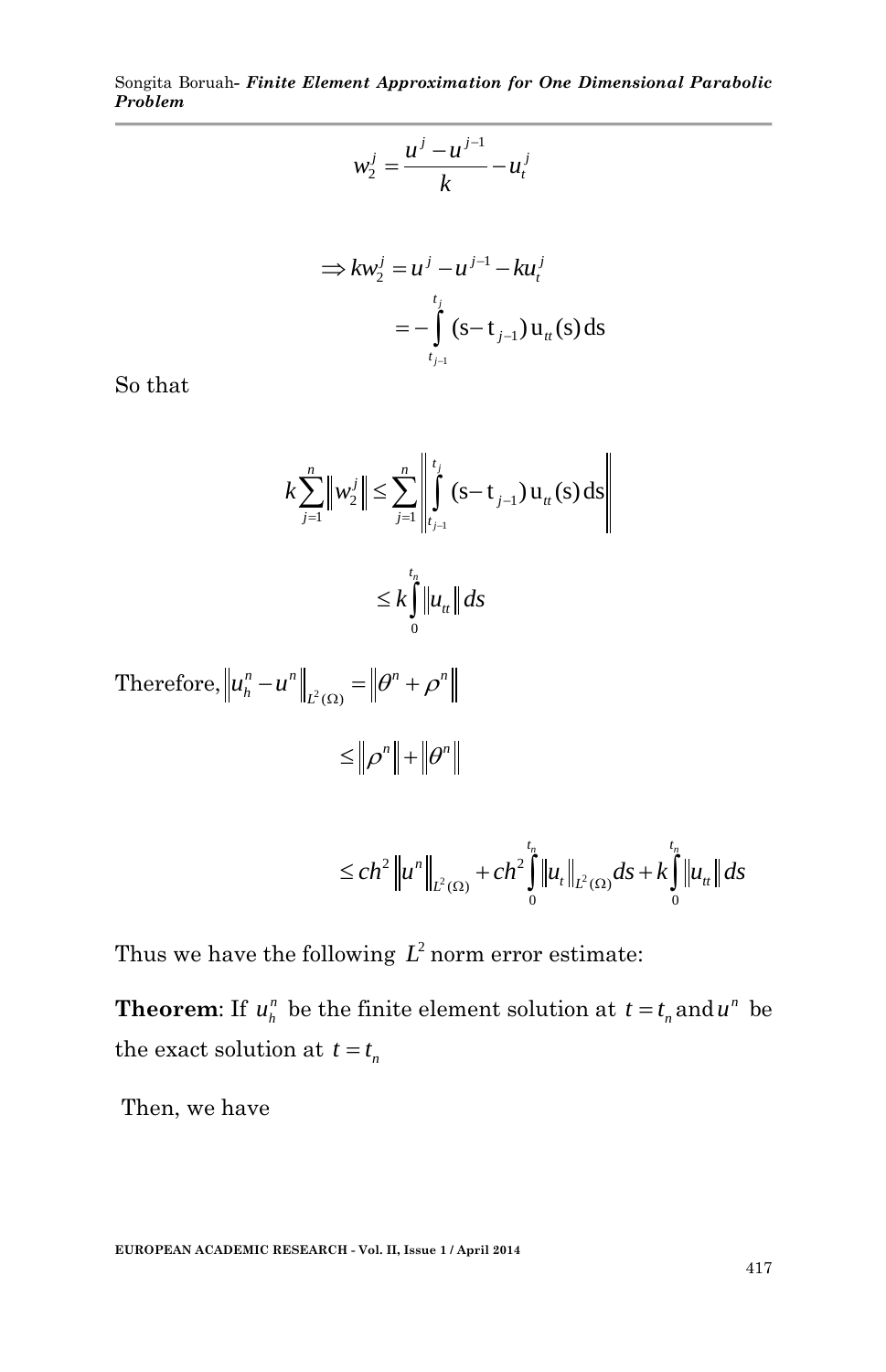*Problem*

Songita Boruah- *Finite Element Approximation for One Dimensional Parabolic Problem*

\n
$$
\left\| u_n^n - u^n \right\|_{L^2(\Omega)} \leq c h^2 \left\| u^n \right\|_{L^2(\Omega)} + c h^2 \int_0^{t_n} \left\| u_t \right\|_{L^2(\Omega)} ds + k \int_0^{t_n} \left\| u_t \right\| ds
$$

**Example**: We consider the following initial boundary value

problem  
\n
$$
\frac{\partial u}{\partial t} - \frac{\partial^2 u}{\partial x^2} = f(x, t), x \in (0, 1), t \in (0, 1)
$$
  
\nWith boundary condition  
\n $u(0, t) = u(1, t) = 0 \forall t$   
\nAnd initial condition  
\n $u(x, 0) = u_0(x)$   
\nLet  $v(x) = \frac{x}{4} - \frac{x^2}{4}$ . Then we select  $f(x, t)$  in such a way  
\n $u(x, t) = v(x) e^{\sin(t)}$  is a solution.  
\nTherefore  $f(x, t) = v(x) \cos(t) e^{\sin(t)} + \frac{1}{2}$ .

At t=1/2, we have the following errors for different h.

| Н                | $  u - u_h^n  _{L^2(\Omega)}$ | ratio |
|------------------|-------------------------------|-------|
| 1/2              | .00024                        |       |
| $\overline{1/4}$ | .00006                        | 4     |
| $\overline{1/8}$ | .000015                       | 4     |

#### **Conclusion**:

In this paper, we illustrated numerical solutions of parabolic equations using finite Element method. Finite element method is most frequently applied numerical approximations, although several numerical methods are available. We illustrated how finite element method utilizes discrete elements to obtain the approximate solutions of the governing differential equation.

Finite element method is evolving with technology. The growth in computer technology has made it even more possible to consider using them in many science and engineering